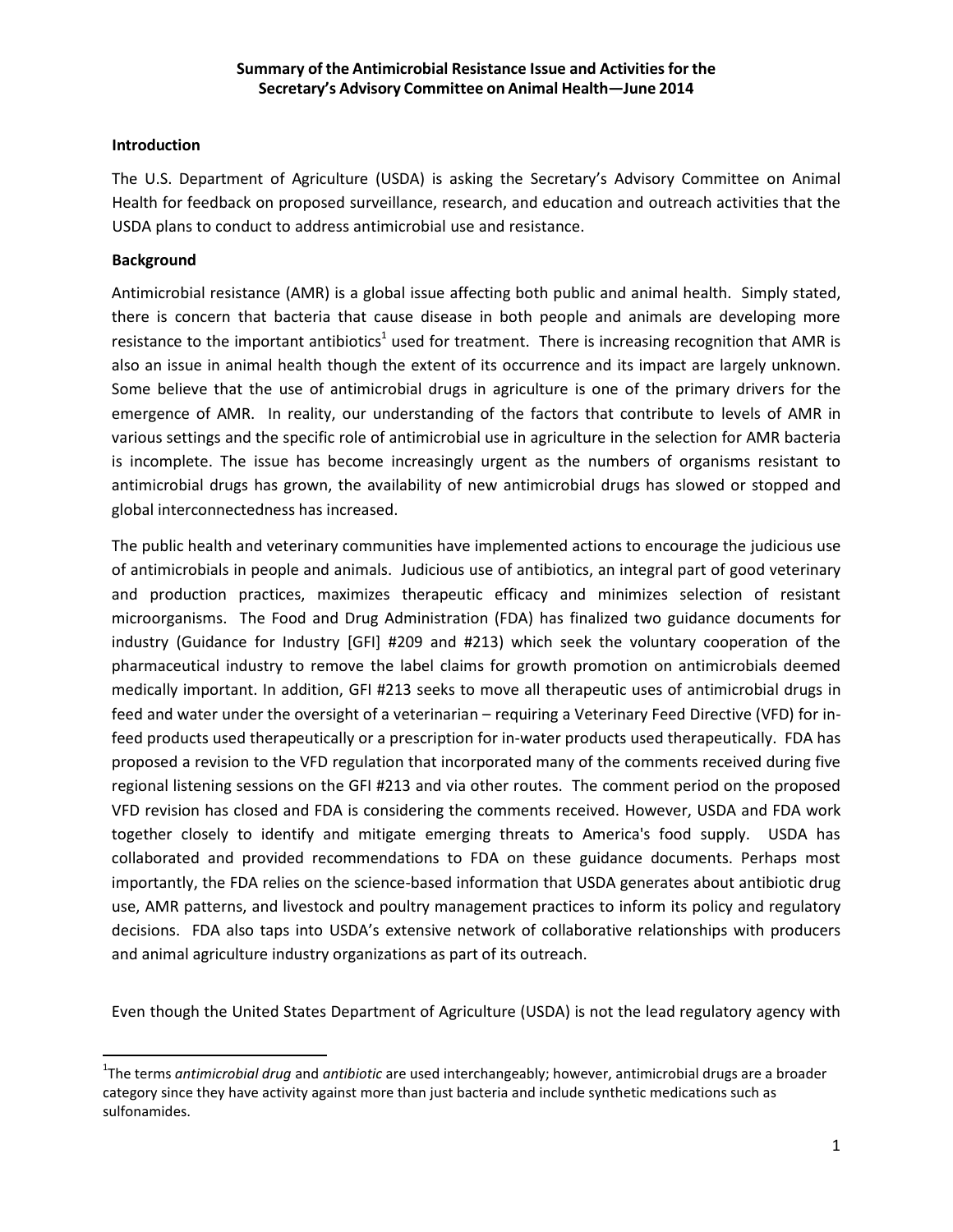# **Summary of the Antimicrobial Resistance Issue and Activities for the Secretary's Advisory Committee on Animal Health—June 2014**

respect to antibiotic use and AMR, USDA is an important part of the solution to address this challenge. For nearly two decades, the USDA has conducted surveillance, basic and applied research, and education and outreach to assess levels of AMR, develop effective mitigation strategies for AMR, and assist animal producers to implement these strategies. USDA activities have made important contributions to understanding the role of animal production in AMR and to reducing its development and spread.

Current USDA AMR activities include:

- National Animal Health Monitoring System (NAHMS) commodity studies gather information about general farm policy and management practices related to reasons for use, antimicrobial class, and delivery route.
- Agricultural Resource Management Survey (ARMS) is an annual farm-level survey that focuses on farm finances, but includes detailed questions aimed at commercial producers of certain livestock species on production practices, including antibiotic drug use.
- FSIS sampling in slaughter plants for both the National Antibiotic Resistance Monitoring System (NARMS) and the *Salmonella* Pathogen Reduction: Hazard Analysis and Critical Control Points (PR/HACCP) verification sampling.
- Intra- and extramural research to generate science-based data about antimicrobial use, mechanisms of antimicrobial resistance, and mitigations to reduce AMR in food-producing animals and their environments (including alternatives to antibiotics).
- Education and outreach activities on the judicious use of antimicrobials.

However, considerable work remains, and there is a growing sense of urgency to address this problem.

# **Engaging stakeholders**

In May 2012, USDA sponsored a workshop<sup>2</sup> with stakeholders, Federal partners, and USDA agency staff to review current antibiotic use and resistance monitoring, management practices to reduce antibiotic resistance, and alternatives to the use of antibiotics to treat and prevent diseases or to enhance production in food-producing animals. This workshop identified important knowledge and data gaps, and participants encouraged USDA to develop an integrated, strategic plan to address them.

Input from that workshop serves as the foundation for a draft USDA AMR action plan that has been developed over the past year. The action plan was jointly constructed by a broad group of USDA agencies. This plan and the potential activities have not been shared with stakeholders.

Proposed USDA activities include:

l

- Enhanced and expanded survey questionnaires, longitudinal studies, and development of improved methods and tools to measure antimicrobial drug use and related production practices by livestock and poultry producers.
- Ongoing biological sampling at various points and locations from the farm through the slaughter plant, harmonized antibiotic susceptibility testing procedures, and targeted on-farm and in-plant sampling to supplement National Animal Health Monitoring System (NAHMS) studies and case

 $2$  Documents from this workshop can be found online at: [www.ars.usda.gov/research/programs/programs.htm?np\\_code=103&docid=17547.](http://www.ars.usda.gov/research/programs/programs.htm?np_code=103&docid=17547)